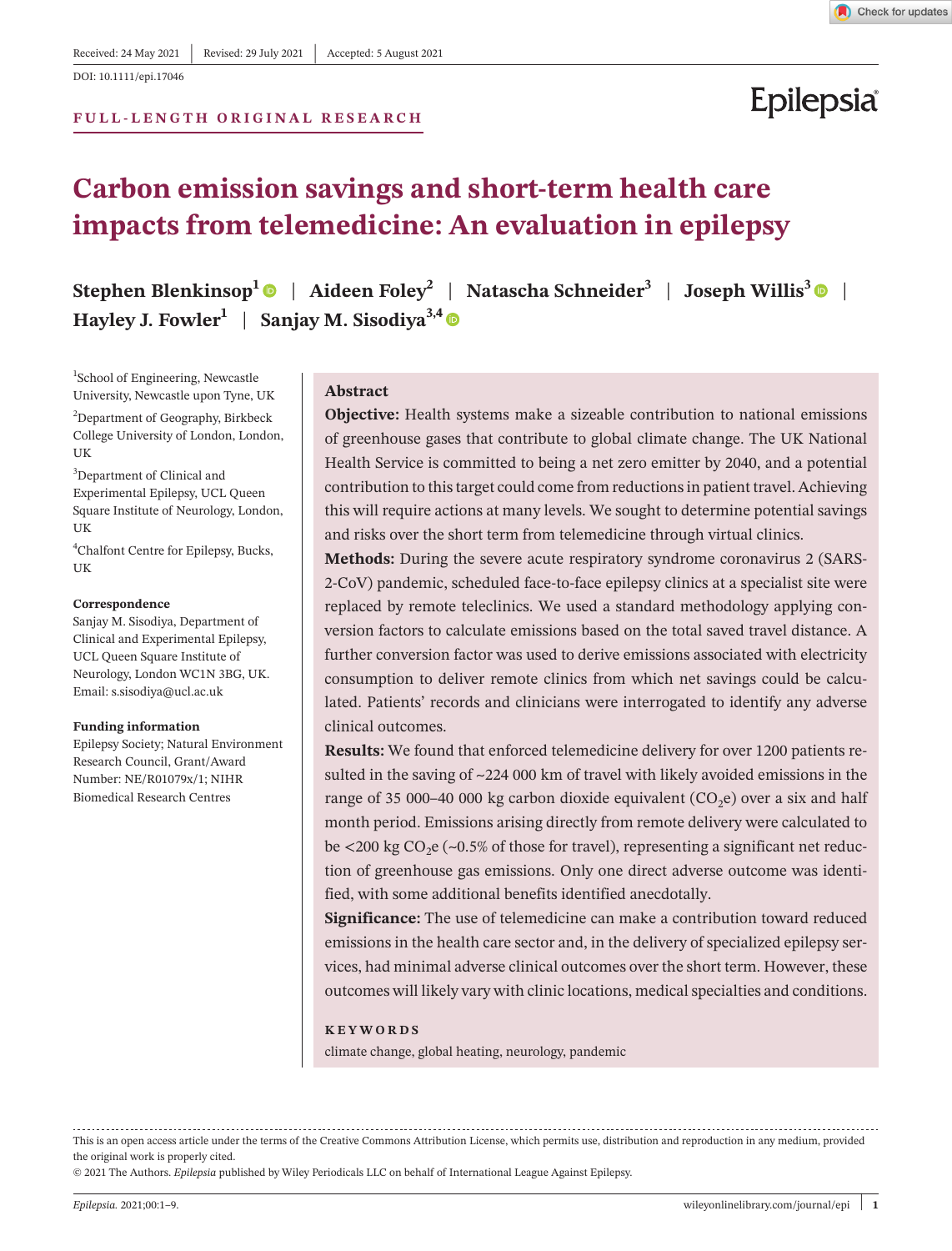# **2 Lepilepsia Epilepsia BLENKINSOP ET AL.**

### **1** | **INTRODUCTION**

On October 1, 2020 the UK National Health Service (NHS) adopted formal plans to move from being responsible for 4% of the UK's carbon emissions to being net zero by 2040, with an ambition for an interim 80% reduction by 2028–2032, and with further targets for its extensive supply chain to be net zero by  $2045<sup>1</sup>$  Achieving such an ambitious target will require significant actions across the NHS. $<sup>2</sup>$  The interventions proposed include</sup> care delivery at or closer to home, with fewer patient journeys to hospitals: Of the extended NHS carbon footprint, 5% is attributable to patient travel. Although this proportion is small, patient travel amounts to  $\sim$ 1.25 megatonnes carbon dioxide equivalent (CO2e)/year.<sup>3</sup>

Placing these emissions in the broader context of the transport sector, in 2017,  $\sim$ 20% of the UK's total greenhouse gas (GHG) emissions came from road transport.4 Mitigation in this fast-growing sector will need to be achieved through policies that reduce transport demand, increase energy efficiency, and/or decrease transport's carbon intensity.<sup>5</sup> Policies in the transport sector have the potential to bring positive health co-benefits, but badly implemented policies could also have negative effects.<sup>6</sup>

The severe acute respiratory syndrome coronavirus 2 (SARS-2-CoV) pandemic has led to dramatic changes in NHS service delivery. The proposed "new service model for the 21st century" includes avoidance of unnecessary hospital visits. Travel savings could be made from both real-time and store-and-forward telemedicine (where clinical information is collected and sent electronically to another site for evaluation)<sup>7</sup>; additional savings will accrue through revised therapy regimens. $8-10$  What may previously have been a thought experiment has become reality as a result of the pandemic, offering an opportunity to estimate the benefits and adverse outcomes associated with mass telemedicine and to inform long-term plans to boost out-of-hospital care.<sup>1</sup> We gathered data from a unique site providing adult epilepsy services, and calculated the marginal carbon emissions savings from enforced telemedicine, and documented adverse clinical outcomes.

### **2** | **METHODS**

This work formed part of a service evaluation registered and independently approved by the Clinical Audit and Quality Improvement Subcommittee, Queen Square Division, University College London Hospitals NHS Trust (UCLH). This approval waives the need for approval by an ethics committee, in accordance with UK legislation and NHS operating procedures. Outpatient clinics, usually held entirely face-to-face at the Chalfont,

### **Key Points**

- If ambitious emissions targets are to be met, then changesto healthcare practices will be needed at many levels, one of which is patient travel.
- The severe acute respiratory syndrome coronavirus 2 (SARS-2-CoV) pandemic provided an opportunity to determine net carbon emissions savings from conversion to telemedicine.
- • For specialist epilepsy services, telemedicine was feasible, safe over the short term, and associated with sizeable net emissions savings.

Buckinghamshire site of the ULCH National Hospital for Neurology and Neurosurgery [\(https://www.uclh.](https://www.uclh.nhs.uk/our-services/find-service/neurology-and-neurosurgery/epilepsy/epilepsy-chalfont-centre) [nhs.uk/our-services/find-service/neurology-and-neuro](https://www.uclh.nhs.uk/our-services/find-service/neurology-and-neurosurgery/epilepsy/epilepsy-chalfont-centre) [surgery/epilepsy/epilepsy-chalfont-centre](https://www.uclh.nhs.uk/our-services/find-service/neurology-and-neurosurgery/epilepsy/epilepsy-chalfont-centre)), were included. All the clinics serve adults, typically those with more complicated epilepsies needing specialist expertise. Because public transport to the site is extremely limited, almost all attendees are driven to the site; some people with epilepsy who meet the UK driving regulations may drive themselves to the site. Journeys from Northern Ireland and Jersey, for which attendance would necessitate air or ferry travel, were omitted. These excluded journeys comprised 12 of the total data set.

All the clinics evaluated were screened for remotely held appointments between March 16, 2020 and September 30, 2020, totaling 1567 appointments for 1277 patients. The postcode for the origin of the journey was taken from electronic health records for the last recorded home address for the patient; only the first half of the postcode was used (postcode districts), according to the approved protocol for the service evaluation (eg, our center hasthe postcode SL9 0RJ: only SL9 would have been used if this had been the patient's home postcode). Where relevant data were available, travel distances for additional attendees(eg, parents of adult children in residential care;  $n=112$ ) were calculated as separate journeys.

The ArcGIS Online $11$  and Google Maps routing tools were used to determine journey distances and times. Using ArcGIS, the centroids of postcode districts were first calculated to generate a list of starting points. Google Maps similarly selects the centroid when supplied with a partial postcode and has been used in previous studies.12,13 Reflecting the national referral base for the specialist clinics, Figure 1 illustrates the wide geographical reach of patient home postcodes.

Carbon emissions associated with each journey were estimated using conversion factors for passenger transport GHG emissions published by the UK Department for Business, Energy and Industrial Strategy (BEIS) (2020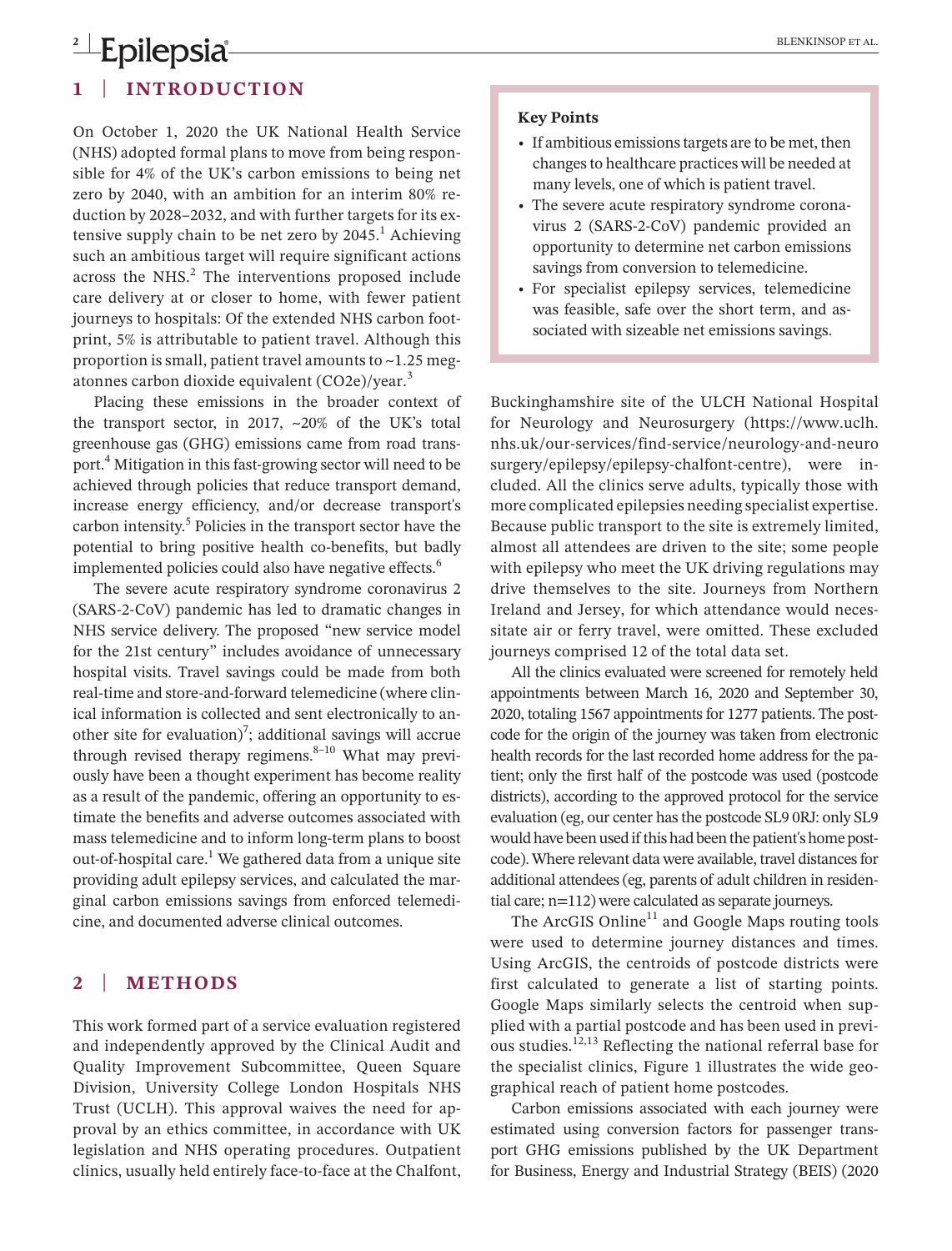**FIGURE 1** Number of return journeys avoided during the period of investigation for each county aggregated from the centroid of each home postcode district. The color scale represents the number of return journeys made from each outlined area (county). The green dot represents the location of the clinics (UK postcode: SL9 0RJ)

Sources: Postcode district and county-level boundaries: Esri, Michael Bauer Research GmbH, Office for National Statistics (ONS)/UK Statistics Authority, Scottish Government, Northern Ireland Statistics and Research Agency, Eurostat. Basemap: Esri, HERE, Garmin, FAO, NOAA, USGS, © OpenStreetMap contributors, and the GIS User Community



release). $<sup>14</sup>$  These factors enable organizations and individ-</sup> uals to calculate GHG emissions from a range of activities, including energy use, water consumption, and transport, here converting distance traveled in kilometers directly into emissions, including non-CO<sub>2</sub> GHGs, methane (CH<sub>4</sub>), and nitrous oxide  $(N_2O)$ ,<sup>15</sup> presented as  $CO_2$  equivalents  $(CO<sub>2</sub>e)$  in kilograms. Conversion factors are provided for different fuel types and for different sizes and types of cars. We were therefore able to assess the uncertainty associated with some of the assumptions made in the calculation of emissions by using different profiles of car use for the journeys made and compared these emission ranges with an estimate for those generated by teleclinics.

For a random 50% of the total number of patients (639 patients) who had remotely held appointments, all further clinical interactions up to February 8, 2021 (range of duration of follow-up: 131–329 days) documented in the electronic health record system were reviewed by a consultant epileptologist to determine whether any adverse consequences or unexpected benefits of remote consultation were identifiable. Only records held at UCLH were accessed. All treating clinicians were also directly questioned on February 1, 2021 for recollected adverse outcomes of remote consultation.

**TABLE 1** Conversion factors and total emissions for different car sizes assuming all journeys were by the same size car for diesel and petrol fuelled cars

|             | <b>Conversion factor</b> |         | <b>Total estimated</b><br>emissions<br>$(\text{kg CO}_2)$ |         |  |
|-------------|--------------------------|---------|-----------------------------------------------------------|---------|--|
|             | <b>Diesel</b>            | Petrol  | <b>Diesel</b>                                             | Petrol  |  |
| Average car | 0.16844                  | 0.1743  | 37 659                                                    | 38 969  |  |
| Small car   | 0.13721                  | 0.14836 | 30 677                                                    | 33 1 70 |  |
| Medium car  | 0.16637                  | 0.18659 | 37 196                                                    | 41 717  |  |
| Large car   | 0.20419                  | 0.27807 | 45 652                                                    | 62 169  |  |

*Note:* Abbreviations: kg = kilogram; CO2e = carbon dioxide equivalent

### **3** | **RESULTS**

### **3.1** | **Saved emissions associated with avoided travel to clinics**

The total return distance that would have been traveled in 1667 return journeys commencing in mainland Great Britain was calculated at ~224 000 km using the ArcGIS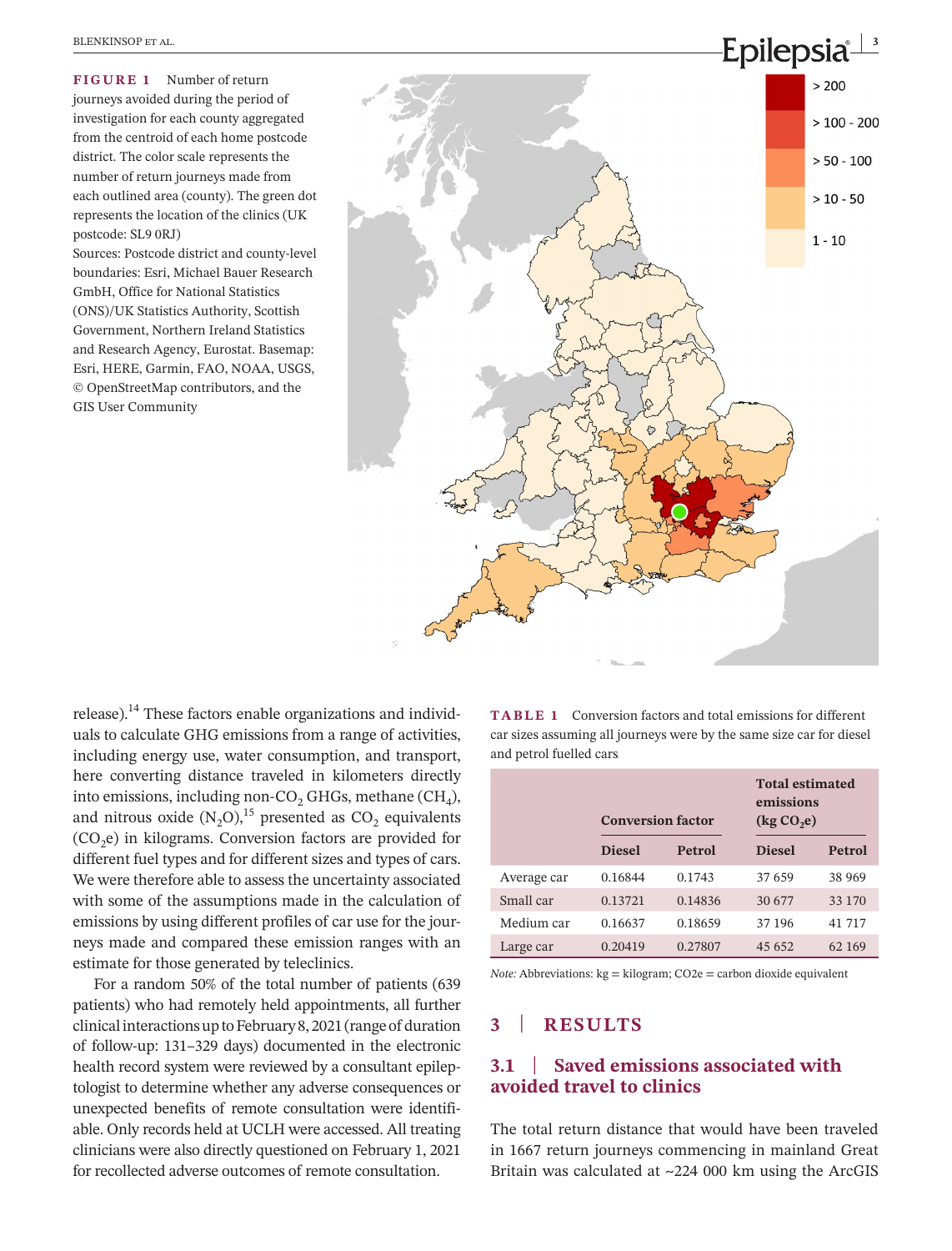# **4 Lepilepsia Epilepsia BLENKINSOP ET AL.**

method and 241 000 km using Google Maps, corresponding to ~5.3 times around the equator. ArcGIS yields a median return journey distance of 69.5 km and a maximum of 483.5 km. The lower ArcGIS distances were subsequently used to calculate conservative estimates of GHG emissions savings for the main car fuel types and for different car sizes to provide an understanding of the influence of vehicle types. Results from Google Maps were, however, also used to test the sensitivity of the results to the distance algorithm.

Given that data are not collected on the type of car used by each patient, we first used the "average" car conversion factor, which leads to a total of 37 659 and 38 969 kg  $CO<sub>2</sub>e$ for diesel and petrol cars, respectively (Table 1). Using conversion factors for cars of different sizes, we estimated the additional emissions if all journeys were made using large petrol cars rather than small ones as  $\sim$ 29 000 kg CO<sub>2</sub>e. It is extremely unlikely that all journeys would have been made in one car type but these ranges are useful in assessing the range of reductions in emissions associated with remote teleclinics. We further refined our estimates by assuming that the vehicle type distribution reflects the proportion of licensed cars for each fuel type for Great Britain obtained from the Department of Transport<sup>16</sup> (Table 2). Using an average-sized car for each fuel type yielded a figure of 38 095 kg  $CO<sub>2</sub>e$ , consistent with the range identified above, and unsurprising because diesel and petrol account for ~98% of licensed cars. For these proportion-corrected estimates, if everyone used a small or a large car, the carbon emissions would have been 31 880 or 54 995 kg  $CO<sub>2</sub>e$ , respectively (data not shown). We repeated these calculations using the longer distances calculated by the Google Maps algorithm for an average car to estimate the potential uncertainty arising from the choice of distance algorithm used, yielding a figure of 41 088 kg  $CO<sub>2</sub>e$  (~8% higher). We thus conclude that a range of 35 000–40 000 kg  $CO<sub>2</sub>e$  is a reliable estimate of the emissions that could be attributed to these cancelled journeys, and that assumptions on size of car used is a greater potential source of uncertainty than the distance algorithm.

### **3.2** | **Emissions associated with teleclinics**

Emissions savings arising from substituting remote clinics for travel to face-to-face clinics need to account for emissions generated by the remote consultations. We accounted for energy used to conduct two-way teleclinics. The weekly teleclinics over the period examined were estimated to last four hours each, giving a total estimated duration of 1152 h. Consultations were held using a mixture of teleconferencing software and, primarily, telephone, but the modes used in each instance were not recorded. We calculated emissions for videoconferencing by using established figures for Zoom, a common teleconferencing solution.

We first estimated the average electrical energy intensity of transmitting data through the internet (measured as kilowatt-hours per gigabyte [kWh/GB]). Estimates for this value vary between locations<sup>17</sup> and with time. Ong et al.<sup>18</sup> calculate an intensity of 2.17–3.61 kWh/GB for 2010, noting a 10-fold decrease in 6 years. Aslan et al. $^{19}$  identified that this value had decreased by half approximately every 2 years since 2000. O'Brien and Aliabadi $^{20}$  report that rates vary with the time of day/week and the data transfer rate. These factors partially explain the wide range reported for energy use  $(0.0064-136 \text{ kWh/GB})$ .<sup>21</sup> The system boundary (primarily end-use device, ie, desktop, laptop, tablet), access network (eg, ADSL lines, public Wi-Fi hotspots, mobile networks) and ambient temperature conditions are other potential contributors to this uncertainty. Here, we used the estimate of average energy intensity of fixed-line internet transmission networks in the UK in 2015 of 0.06 kWh/GB, but assume a continued halving every 2 years to 0.015 kWh/GB by 2019.<sup>19</sup>

To calculate total electricity usage, we used the data requirements guidance provided for Zoom teleconferencing software, which for one-to-one video calling requires 600 kbps (upload/download) for high-quality video, 1.2 Mbps (upload/download) for 720p HD video, and 3.8 Mbps/3.0 Mbps (upload/download) for 1080p HD video (Zoom, 2021).<sup>22</sup> For example, a 1-hour HD 1080p video meeting would require for each user:

3.8 Mbps = 0.000475 GBps ∗ 3600 = 1.71 GB (upload) and 3.0 Mbps = 0.000375 GBps ∗ 3600 = 1.35 GB (download).

|                           | TABLE 2 Total emissions by fuel types assuming that the distance traveled reflects the proportions of licensed cars for each type and an |
|---------------------------|------------------------------------------------------------------------------------------------------------------------------------------|
| average car for each type |                                                                                                                                          |

|                               | <b>Diesel</b> | Petrol    | <b>Hybrid</b> | Plug-in<br>hybrid | <b>Battery</b><br>electric | Liquefied<br>petroleum gas<br>(LPG) | <b>Total</b> |
|-------------------------------|---------------|-----------|---------------|-------------------|----------------------------|-------------------------------------|--------------|
| Licensed proportion           | 0.385         | 0.59      | 0.016         | 0.005             | 0.003                      | 0.001                               |              |
| Average car conversion factor | 0.16844       | 0.1743    | 0.11558       | 0.09712           | 0.05728                    | 0.19754                             |              |
| Distance (km)                 | 86 076.2      | 131 909.0 | 3577.2        | 1117.8            | 670.7                      | 223.6                               | 223 574.5    |
| Emissions (kg $CO2e$ )        | 14 4 9 9      | 22 9 92   | 413           | 109               | 38                         | 44                                  | 38 095       |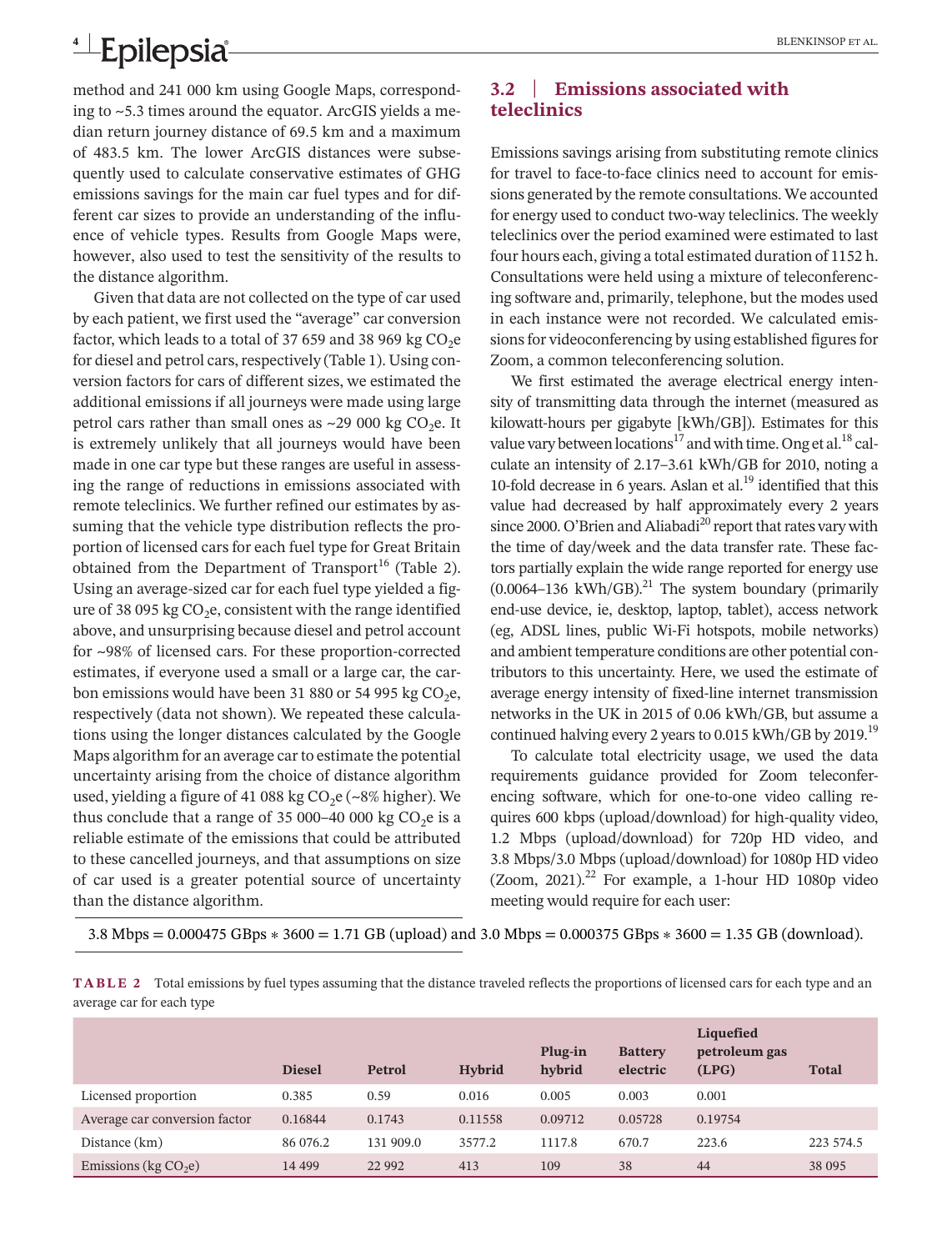Applying the energy intensity based on Aslan et al., $^{19}$ for two users this creates an energy demand of:

### $6.12$  GB  $\times$  0.015 kWh/GB = 0.0918 kWh

We then applied the conversion factor for electricity consumption from the UK Government Department for Business, Energy and Industrial Strategy, $14$  which allows emissions to be calculated from electricity usage measured in kilowatt hours (kWh). The current conversion factor is 0.23314 (having decreased by  $\sim$ 10% in each of the two previous years) and, as for passenger travel, quantifies emissions in kg  $CO<sub>2</sub>e$ . Here we derive emissions for 1 hour of remote consultation as:

### 0.0918 kWh  $\times$  0.23314 = 0.0214 kg CO<sub>2</sub>e

For 1152 h of teleclinics this totals  $\sim$  25 kg CO<sub>2</sub>e. For highquality and 720p HD video, the totals are lower at  $\sim$ 4 kg CO<sub>2</sub>e and  $\sim$ 9 kg CO<sub>2</sub>e, respectively. As a comparison for electricity energy intensity for internet data transmission using mobile connectivity, we applied the rate of 0.1 kWh/GB, $^{21}$  resulting in emissions in the range of  $\sim$ 29 to  $\sim$ 164 kg CO<sub>2</sub>e.

We next calculated the emissions associated with electricity consumed by powering the electrical device(s) used to conduct the clinic (eg, laptop), by converting typical device wattage into kilowatt hours and then using the  $B EIS<sup>14</sup>$ conversion factor. Wattage for electrical components by device varies (see Table 3) and is converted into kilowatthours (kWh) from which emissions were calculated using the conversion factor for electricity consumption.

Combining these two components for videoconferencing yields in total  $\sim$ 25 to  $\sim$ 131 kg CO<sub>2</sub>e for a laptop (lower estimate) or PC setup (upper estimate) or  $\sim$ 32–167 kg  $CO<sub>2</sub>e$  for a mobile phone, compared with ~2 kg  $CO<sub>2</sub>e$  if all calls were conducted over telephone.

Comparing the saved emissions totals associated with patient journeys (35 000-40 000 kg  $CO<sub>2</sub>e$ ) with those associated with teleclinics (ranging from 2  $kg CO<sub>2</sub>e$  for telephone calls to an upper estimate of 167  $kg CO<sub>2</sub>e$  for videoconferencing) indicates considerable savings even given the assumptions made in both components.

### **3.3** | **Clinical impacts of remote consultation**

From review of the clinical records, up to 08.02.21 of 639/1277 patients who had remote consultations during the study period between 16.03.2020–30.09.2020, only one issue was documented that was considered a direct adverse outcome of remote consultation (inability to review seizure and drug charts in a telephone consultation). Beneficial outcomes were not explicitly sought, nor documented by clinicians, but anecdotally included: wider participation of family or carers (eg, "the virtual meeting

allowed us all to be involved from our own homes safely and we had an opportunity to contribute and give our opinion, ask questions and hear your advice"); participation by patients who otherwise may not have attended on the day for behavioral reasons, but who were able to accept a shorter disruption to their routine, or because they had had a seizure preventing them from traveling; lessened anxiety around attending a health care setting during the pandemic; increased convenience of not having to travel. We note also that the rate of nonattendance for any reason for the virtual appointment was less during the study period, compared to the same period in the previous year for face-to-face appointments (−12.4% on average across the clinics). Carer and family member education for administration of emergency seizure treatment ("rescue") medication continued uninterrupted during the remote consultation period, through video technology.

### **4** | **DISCUSSION**

Telemedicine for epilepsy has been well-documented over the course of the pandemic. We show that telemedicine can also contribute net GHG emissions savings. If the UK National Health Service is to meet its declared net zero commitment by 2040, adaptations will be necessary at many levels, including patients' journeys for medical care. At least over the short term studied here, adaptation to telemedicine appears feasible, acceptable, and safe. Moreover, although not systematically recorded over the study period, co-benefits were apparent over this short term of evaluation, including the chance of greater engagement and reductions in rates of missed appointments. We estimate that the reductions in carbon emissions were of the order of 35 000–40 000 kg  $CO<sub>2</sub>e$  over the 6.5-month study period. Using our estimates, the carbon costs associated with telemedicine represent at most ~0.5% of the carbon costs associated with face-to-face clinics, consistent with the lower bound of 0.4%–0.9% found for a clinic in Sweden, although that study was for a different specialism that included surgery and also included additional embedded emissions through a life cycle assessment  $(LCA)^{23}$  Such assessments are used to quantify emissions associated at each stage of the life cycles of different products used, from extraction and processing of raw materials, through manufacturing, distribution, and use, through to recycling and final disposal.<sup>24</sup> Our findings are also consistent with those in a review by Purohit et al.,  $^{25}$  who found robust evidence that the use of telemedicine services leads to a reduction in the carbon footprint of health care, particularly as a result of reduction in travel. This evidence emerged across different services and regions and led them to conclude that telemedicine could play a valuable role in developing a net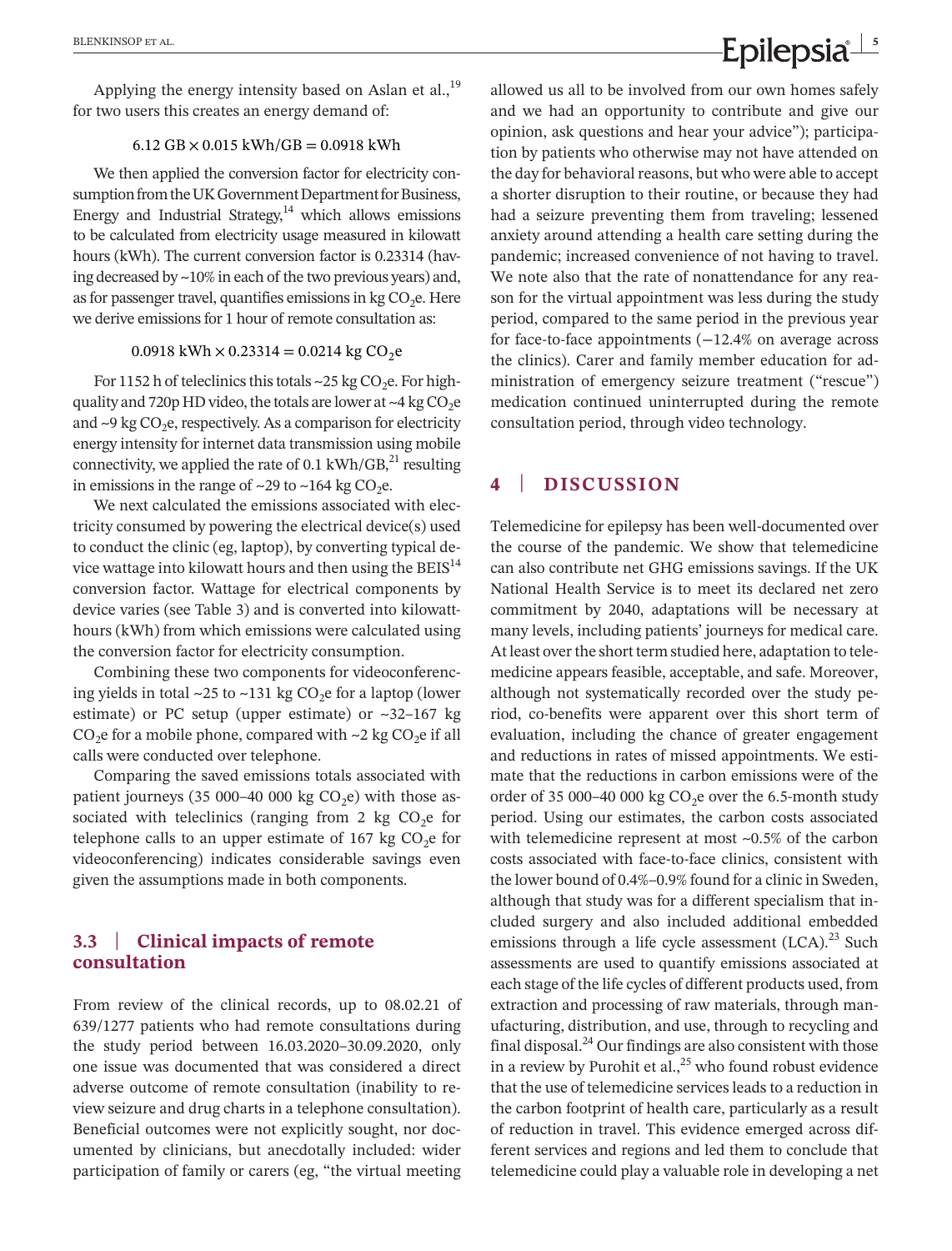# **6 <sup>|</sup>**  BLENKINSOP et al.

**TABLE 3** Typical power consumption and associated emissions for hardware devices used over 1152 h of calls

| <b>Device</b>      | Power<br>consumption(W) | <b>Total emissions</b><br>$\left(\text{kg }CO,\text{e}\right)$ |
|--------------------|-------------------------|----------------------------------------------------------------|
| PC hardware        |                         |                                                                |
| Desktop            | 150                     | 80.6                                                           |
| 24 in LCD Monitor  | 30                      | 16.2                                                           |
| Webcam             | 9.5                     | 5.2                                                            |
| Audio hardware     | 4.1                     | 2.2.                                                           |
| Microphone         | 2.5                     | 1.4                                                            |
| Laptop             | 40                      | 21.4                                                           |
| Mobile phone       | 5                       | 2.6                                                            |
| Cordless telephone | 3                       | 1.6                                                            |

*Note:* The power consumption is converted to kilowatt hours (kWh) before applying the conversion factor. The total emissions assume both parties to a clinic are using the same type of device.

Abbreviation:  $W = watts$ ;  $CO2e = carbon dioxide equivalent$ 

zero health care system, but that implementation will depend upon specialty and location.

We have already noted that improved technology has reduced the energy needed for data transmission; reductions in coal generation and increased use of renewables has reduced the emissions associated with electrical use. This trend will likely increase in future years, but it should be noted that improved fuel efficiency and new technology has also reduced emissions associated with passenger travel, with up to ~15% decreases in conversion factors for vehicles since 2013. The margin of difference between the two modes of care delivery means that significantly lower emissions associated with teleclinics are likely to remain, notwithstanding future changes in these rates.

Telemedicine will contribute to the net zero NHS target, thereby minimizing the need for sometimes lengthy car journeys. Co-benefits from telemedicine will also accrue: for example, the need to wake early to get to a faceto-face appointment will be avoided; early rising may lead to loss of sleep, which in many people with epilepsy is a potent stimulus for seizures; time will be saved for patients, as the average return travel time saved in this sample was estimated by the ArcGIS software at just over 2 h, with a maximum of over 12.5 h. But care must be taken to consider the needs of the most vulnerable, and how they might be inadvertently affected by such a shift in practice. In remote areas where high speed broadband networks are less available, a "digital by default" approach could result in another form of exclusion.<sup>26</sup> The results highlight the necessity of considering the dynamics of social vulnerability in planning for a low carbon future.<sup>27</sup> Similarly, with the UK government recently announcing intentions to phase out new diesel and petrol vehicles by  $2030$ ,<sup>28</sup> it is worth considering the potential impact of such policies for

the kinds of journeys explored in this research, where the reason for travel is a medical necessity, and the journey is too difficult, long, or complex to undertake by public transport. If all the journeys in this study were undertaken in a battery electric vehicle (assuming this was feasible) under current technology, this would generate lower emissions in the range of 10 000–14 000 kg  $CO<sub>2</sub>e$ . However, people with epilepsy are known to experience disproportionate economic burdens, including lower income and employment rates, and higher health-related costs than people without epilepsy, $29$  such that electric vehicle affordability will become a concern potentially entrenching existing socioeconomic disparities. $30$  The intersectionality of these issues means that some people with epilepsy may experience more compounding of barriers than others when accessing care if policy shifts are not approached in a holistic manner. Focusing on the most vulnerable in society, rather than national averages, as a measure of policy success, will be important.<sup>31</sup> Such a nuanced and individual approach will add a layer of "climate considerations" to the growing push to precision medicine in epilepsy.<sup>32</sup>

There are limitations to the work. Health outcomes were judged only retrospectively, from medical records. We can also only comment on outcomes for the short duration of follow-up. We recognize that for patients who were under long-term follow-up (the majority), telemedicine may have proved easier as existing rapport between patient and clinician, and familiarity with the patient's condition and circumstances, would have facilitated telemedicine and lowered concerns about important aspects of care being missed. Moreover, additional adaptations were made over the course of the pandemic: for example, with respect to issues such as the need to complete an annual risk acknowledgement form when using the teratogen valproate in women of child-bearing potential, an alternative was instituted to the requirement to complete this form faceto-face. All these factors eased the move to telemedicine for many people under long-term follow-up at this center. The issues may be different for other chronic conditions. We have also noted uncertainties in the calculation of savings from avoided journeys, in the distance algorithm used, and in type of vehicle used by patients. For example, a proportion of patients would have been transported in larger vehicles, including those adapted for wheelchair use, or in hospital transport vans. However, this uncertainty is likely to be less than in other studies due to the low availability of public transport to the clinic location. We also identified uncertainties associated with the emissions due to the technology used to conduct the teleclinics, both in terms of devices used and also in the case of online teleclinics, with the energy cost of data transmission. Our approach has tried to quantify these uncertainties by examining a range of options and demonstrated that the emissions reduction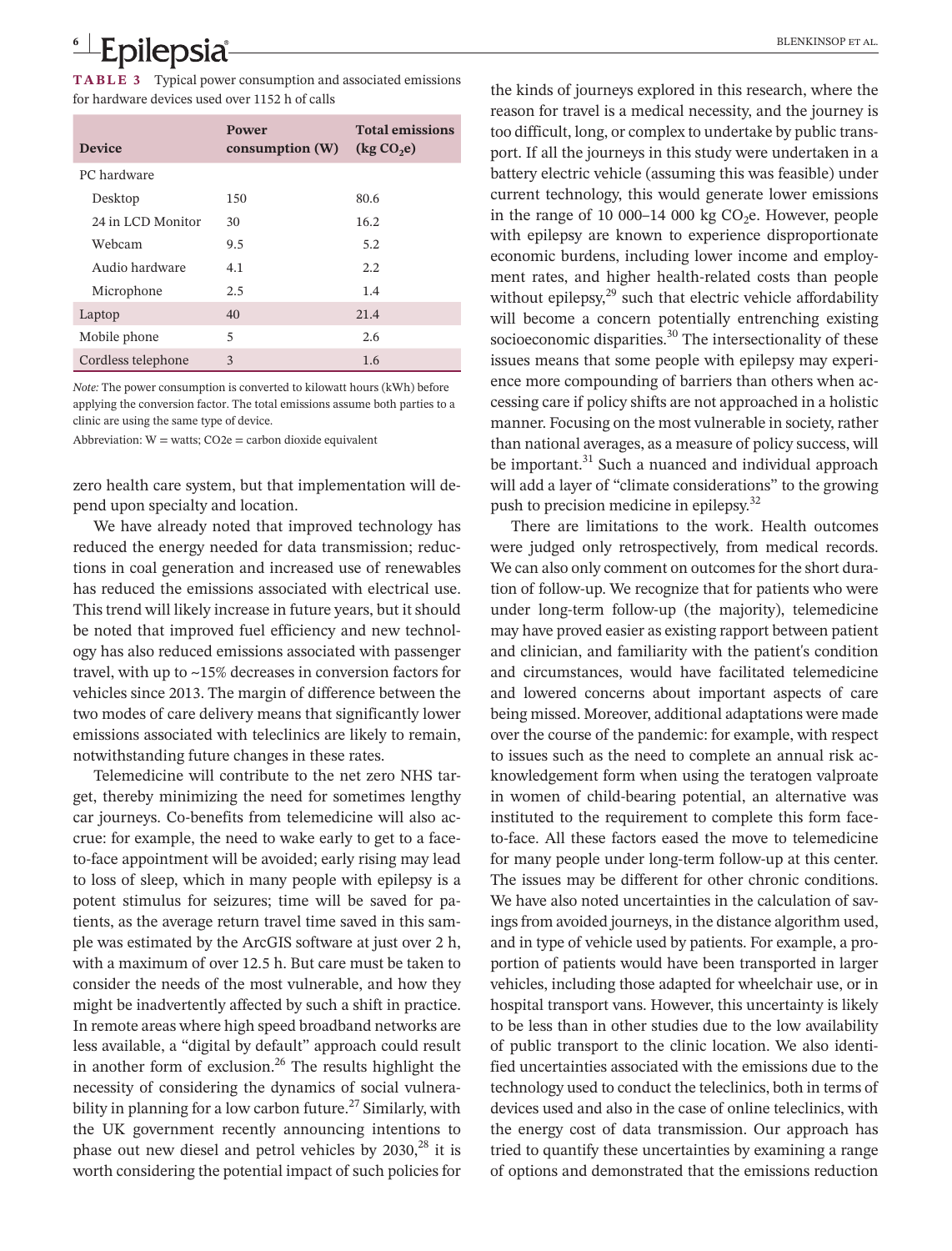is likely several orders of magnitude larger than these uncertainties. We also note that the clinic duration used in our calculations are estimates, and assume that only one clinician called all patients for a given clinic. More generally, the relative contribution of GHG emissions savings from reduced travel is very dependent on clinic circumstances.<sup>12</sup> Whether clinics are based in urban environments with good public transport and limited private care use, and are generalist compared to specialist or national referral centers, will all have an influence on the marginal carbon savings from reduced travel.

It must be noted that we have taken advantage of an imposed change and that, at the start of the pandemic, there was no scope to plan a prospective study because of manpower and other limitations, with workforce and institutional services, such as approvals processes, focused necessarily on the pandemic. We provide an envelope of estimates for carbon savings (and costs): the actual net saving will be between these boundaries. In general, our estimates overplay the costs of remote consultation, for example, the electricity intensity for internet data transmission has likely decreased further since the estimate we used was calculated. $19$  In contrast we probably underestimate carbon emission savings from travel; for example, we did not calculate travel savings due to staff working remotely, nor the savings from the use of larger vehicles often used to bring people to these clinics. We also did not include any LCAs (for example, the conversion factor for electricity provided by  $B EIS<sup>14</sup>$  ignores energy supply chain costs), but we note that it is unlikely that patients or carers bought cars only for clinic attendance, and that the majority of the NHS clinic infrastructure was already in place (the only adaptation was the purchase of video cameras for hospital computers, which occurred only in the latter part of the study period). We have already noted that our estimate of telemedicine representing a maximum of ~0.5% of the carbon costs associated with face-to-face clinics is consistent with the lower estimate of Holmner et al., $^{23}$  which did incorporate relevant life cycles, but even the higher bound in this study (for a very different type of clinic) amounted to only 3.2%–6.4% of travel emissions.

Climate change is just one of multiple environmental impacts that the health care sector must address, for example along with water use and air and water pollution.<sup>33</sup> Increasing amounts of clinical waste have been highlighted as a consequence of the coronavirus disease 2019  $(COVID-19)$  pandemic<sup>34</sup> and include the impact of nonbiodegradable materials and single-use plastic products<sup>35</sup> on land and marine ecosystems. These impacts need to be simultaneously addressed throughout the supply chains of the NHS and other health care systems alongside meeting the challenge of reducing emissions.<sup>36</sup> In the "build back" better" mode, there will need to be an informed balance

# **EXENKINSOP ET AL. CONSUMING EXAMPLE 2018 (2018)**

in the NHS programme between GHG reduction targets (and wider environmental impacts) and the best health care outcomes, where those may not align overall. New technologies may offer some assistance in achieving this, for example, Tsagkaris et al. $37$  highlighted how artificial intelligence (AI) systems could be combined with telemedicine to offer further carbon footprint reductions. AI can already monitor patients, $38$  or undertake triage of patients seeking medical attention, thus avoiding unnecessary consultation.<sup>37</sup> Wider implementation of in-home care could also be a feature of a portfolio of measures. Other new technologies on the horizon will offer new opportunities across the sector, for example, by reducing emissions associated with volatile anesthetics. $3$  However, among the barriers to action, Tsagkaris et al. $37$  cite a lack of awareness and of reliable data relating to reducing emissions; for example, Purohit et al. $^{25}$  call for a greater use of LCAs in quantifying emissions associated with health care. There is therefore a need for clinicians to be educated on the environmental benefits that telemedicine can bring, and how to implement the new technologies that might facilitate these.<sup>37</sup> Nevertheless, we have demonstrated that telemedicine for epilepsy may already result in significant GHG emission savings, with additional short-term co-benefits. Although the extent of such effects may differ between clinic locations, medical specialties, and conditions, telemedicine may have an important impact on GHG savings and should be further assessed over the longer term and across different medical facilities and specialties.

### **ACKNOWLEDGMENTS**

The work was supported by the Epilepsy Society. SB was funded by the Natural Environment Research Council (NERC) standard grant FUTURE-STORMS (grant no. NE/ R01079x/1).Part ofthisworkwasundertakenatUniversity College London Hospitals, which received a proportion of funding from the National Institute for Health Research (NIHR) Biomedical Research Centres' funding scheme. The map in Figure 1 was created using ArcGIS software by Esri. ArcGIS and ArcMap are the intellectual property of Esri and are used herein under license. Copyright © Esri. All rights reserved. For more information about Esri® software, please visit [www.esri.com](http://www.esri.com).

### **CONFLICTS OF INTEREST**

SMS has received personal or institutional honoraria or grant support from UCB Pharma and Eisai. The remaining authors have no conflicts of interest.

### **ORCID**

*Stephen Blenkinsop* <https://orcid.org/0000-0003-0790-6545> *Joseph Willis* <https://orcid.org/0000-0002-6766-363X> *Sanjay M. Sisodiy[a](https://orcid.org/0000-0002-1511-5893)* <https://orcid.org/0000-0002-1511-5893>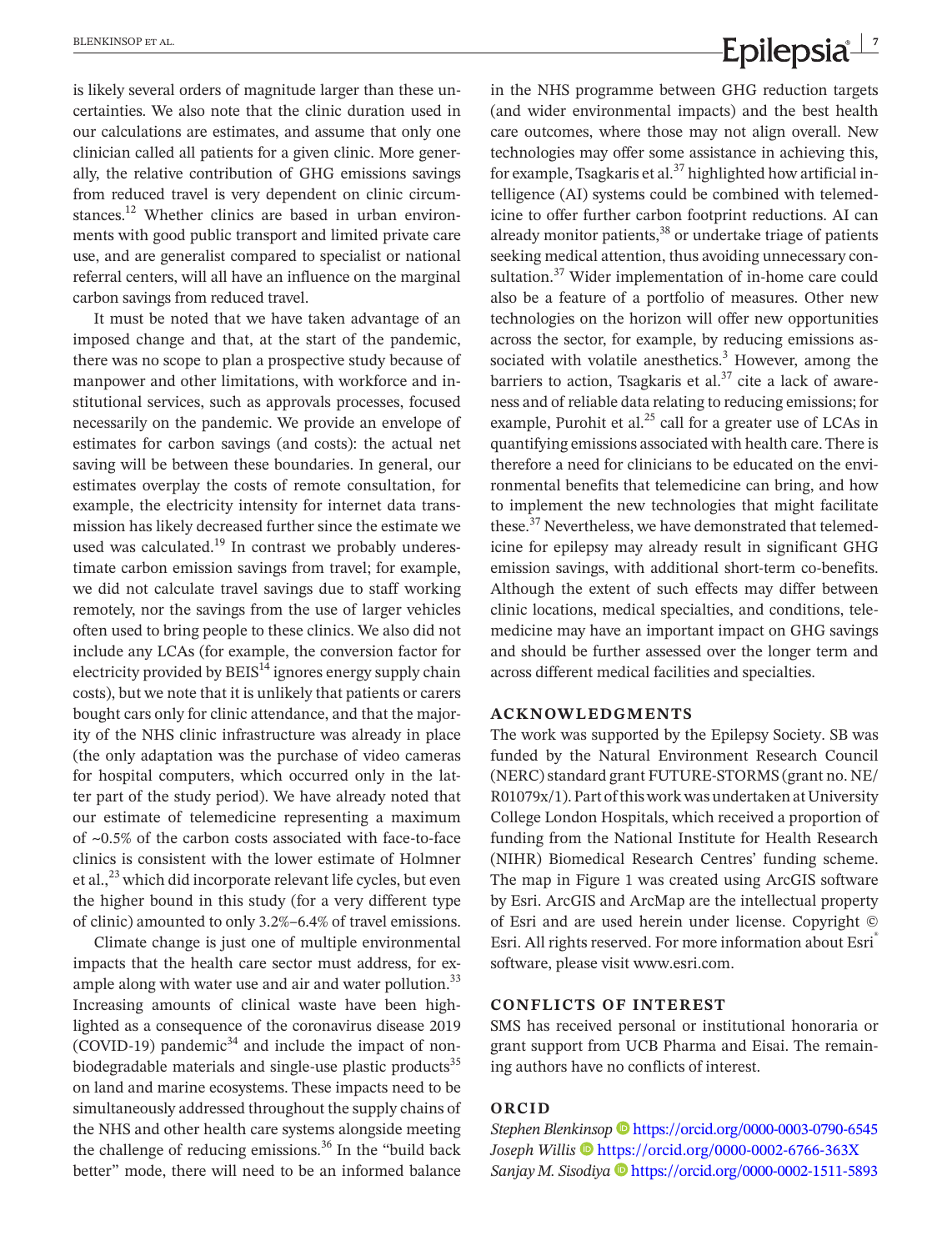# **8 | Epilepsia | BLENKINSOP ET AL.**

### **REFERENCES**

- 1. NHS. Delivering a 'Net Zero' National Health Service; 2020. [https://www.england.nhs.uk/greenernhs/wp-content/uploa](https://www.england.nhs.uk/greenernhs/wp-content/uploads/sites/51/2020/10/delivering-a-net-zero-national-health-service.pdf) [ds/sites/51/2020/10/delivering-a-net-zero-national-health](https://www.england.nhs.uk/greenernhs/wp-content/uploads/sites/51/2020/10/delivering-a-net-zero-national-health-service.pdf)[service.pdf](https://www.england.nhs.uk/greenernhs/wp-content/uploads/sites/51/2020/10/delivering-a-net-zero-national-health-service.pdf). Accessed 09, March 2021.
- 2. Tomson C. Reducing the carbon footprint of hospital-based care. Future Hosp J. 2015;2:57–62.
- 3. Tennison I, Roschnik S, Ashby B, Boyd R, Hamilton I, Oreszczyn T, et al. Health care's response to climate change: a carbon footprint assessment of the NHS in England. Lancet Planet Health. 2021;5:e84–92.
- 4. ClarkeH,AinslieD.Roadtransportandairemissions.Contribution of road transport to greenhouse gas and air pollutant emissions – further analysis of the UK Environmental Accounts data; 2019. [https://www.ons.gov.uk/economy/environmentalaccounts/artic](https://www.ons..gov.uk/economy/environmentalaccounts/articles/roadtransportandairemissions/2019-09-16#:%7E:text=Road traffic in Great Britain,%2C an increase of 29%25.&text=In 2017%2C GHG emissions from,the UK%27s total GHG emissions) [les/roadtransportandairemissions/2019-09-16#:~:text=Road%20](https://www.ons..gov.uk/economy/environmentalaccounts/articles/roadtransportandairemissions/2019-09-16#:%7E:text=Road traffic in Great Britain,%2C an increase of 29%25.&text=In 2017%2C GHG emissions from,the UK%27s total GHG emissions) tra ffic%20in%20Gre [at%20Britain,%2C%20an%20inc](https://www.ons..gov.uk/economy/environmentalaccounts/articles/roadtransportandairemissions/2019-09-16#:%7E:text=Road traffic in Great Britain,%2C an increase of 29%25.&text=In 2017%2C GHG emissions from,the UK%27s total GHG emissions) rease [%20of%2029%25.&text=In%202017%2C%20GHG%20emission](https://www.ons..gov.uk/economy/environmentalaccounts/articles/roadtransportandairemissions/2019-09-16#:%7E:text=Road traffic in Great Britain,%2C an increase of 29%25.&text=In 2017%2C GHG emissions from,the UK%27s total GHG emissions) [s%20from,the%20UK's%20total%20GHG%20emissions](https://www.ons..gov.uk/economy/environmentalaccounts/articles/roadtransportandairemissions/2019-09-16#:%7E:text=Road traffic in Great Britain,%2C an increase of 29%25.&text=In 2017%2C GHG emissions from,the UK%27s total GHG emissions). Accessed 02, December 2020.
- 5. Creutzig F, Jochem P, Edelenbosch OY, Mattauch L, Vuuren DPV, McCollum D, et al. Transport: a roadblock to climate change mitigation? Science. 2015;350:911–2.
- 6. Markkanen S, Anger-Kraavi A. Social impacts of climate change mitigation policies and their implications for inequality. Climate Policy. 2019;19:827–44.
- 7. Wootton R, Bahaadinbeigy K, Hailey D. Estimating travel reduction associated with the use of telemedicine by patients and healthcare professionals: proposal for quantitative synthesis in a systematic review. BMC Health Serv Res. 2011;11:185.
- 8. Connor A, Lillywhite R, Cooke MW. The carbon footprints of home and in-center maintenance hemodialysis in the United Kingdom. Hemodial Int. 2011;15:39–51.
- 9. Coombs NJ, Coombs JM, Vaidya UJ, Singer J, Bulsara M, Tobias JS, et al. Environmental and social benefits of the targeted intraoperative radiotherapy for breast cancer: data from UK TARGIT-A trial centres and two UK NHS hospitals offering TARGIT IORT. BMJ Open. 2016;6:e010703.
- 10. Bond A, Jones A, Haynes R, Tam M, Denton E, Ballantyne M, et al. Tackling climate change close to home: mobile breast screening as a model. J Health Serv Res Policy. 2017;14:165–7.
- 11.  [https://doc.arcgis.com/en/arcgis-online/analyze/plan-routes.](https://doc.arcgis.com/en/arcgis-online/analyze/plan-routes.html) [html.](https://doc.arcgis.com/en/arcgis-online/analyze/plan-routes.html) Accessed 01, April 2021.
- 12. Morris D, Wright T, Somner J, Connor A. The carbon footprint of cataract surgery. Eye. 2013;27:495–501.
- 13. Oliveira TC, Barlow J, Gonçalves L, Bayer S. Teleconsultations reduce greenhouse gas emissions. J Health Serv Res Policy. 2013;18:209–14.
- 14. Department for Business, Energy and Industrial Strategy, 2020 Government greenhouse gas conversion factors for company reporting. BEIS. 2020. Available from: [https://www.gov.uk/](https://www.gov.uk/government/collections/government-conversion-factors-for-company-reporting) [government/collections/government-conversion-factors-for](https://www.gov.uk/government/collections/government-conversion-factors-for-company-reporting)[company-reporting](https://www.gov.uk/government/collections/government-conversion-factors-for-company-reporting). Accessed 02, December 2020.
- 15. Forster P, Ramaswamy V, Artaxo P, Berntsen T, Betts R, Fahey DW, et al. Changes in atmospheric constituents and in radiative forcing. In: Solomon S, Qin D, Manning M, Chen Z, Marquis M, Averyt KB, et al., editors. Climate Change 2007: The Physical Science Basis. Contribution of Working Group I to the Fourth Assessment Report of the Intergovernmental Panel on Climate

Change. Cambridge, UK and New York, NY: Cambridge University Press, 2007.

- 16. Department of Transport, 2020. Vehicle licensing statistics. Table VEH0203. Licensed cars at the end of the year by propulsion/fuel type, Great Britain from 1994. Available from: [https://](https://www.gov.uk/government/statistical-data-sets/veh02-licensed-cars) [www.gov.uk/government/statistical-data-sets/veh02-licensed](https://www.gov.uk/government/statistical-data-sets/veh02-licensed-cars)[cars](https://www.gov.uk/government/statistical-data-sets/veh02-licensed-cars). Accessed 03, December 2020.
- 17. Borggren C, Moberg A, Räsänen M, Finnveden G. Business meetings at a distance – decreasing greenhouse gas emissions and cumulative energy demand? J Clean Prod. 2013;41:126–39.
- 18. Ong D, Moors T, Sivaraman V. Comparison of the energy, carbon and time costs of videoconferencing and in-person meetings. Comput Commun. 2014;50:86–94.
- 19. Aslan J, Mayers K, Koomey JG, France C. Electricity intensity of internet data transmission: untangling the estimates. J Ind Ecol. 2018;22:785–98.
- 20. O'Brien W, Aliabadi FY. Does telecommuting save energy? A critical review of quantitative studies and their research methods. Energy Build. 2020;225:110298.
- 21. Coroama VC, Hilty LM. Assessing internet energy intensity: a review of methods and results. Environ Impact Assess Rev. 2014;45:63–8.
- 22. Zoom, 2021. System requirements for Windows, macOS, and Linux. [https://support.zoom.us/hc/en-us/articles/20136](https://support.zoom.us/hc/en-us/articles/201362023-System-requirements-for-Windows-macOS-and-Linux) [2023-System-requirements-for-Windows-macOS-and-Linux.](https://support.zoom.us/hc/en-us/articles/201362023-System-requirements-for-Windows-macOS-and-Linux) Accessed 14, April 2021.
- 23. Holmner Å, Ebi KL, Lazuardi L, Nilsson M. Carbon footprint of telemedicine solutions – unexplored opportunity for reducing carbon emissionsin the health sector. PLoS One. 2014;9:e105040.
- 24. Pihkola H, Hongisto M, Apilo O, Lasanen M. Evaluating the energy consumption of mobile data transfer—from technology development to consumer behaviour and life cycle thinking. Sustainability. 2018;10:2494.
- 25. Purohit A, Smith J, Hibble A. Does telemedicine reduce the carbon footprint of healthcare? A systematic review. Future Healthcare J. 2021;8:e85–91.
- 26. Williams F, Philip L, Farrington J, Fairhurst G. 'Digital by Default' and the 'hard to reach': exploring solutions to digital exclusion in remote rural areas. Local Econ. 2016;31:757–77.
- 27. Dilling L, Daly ME, Travis WR, Wilhelmi OV, Klein RA. The dynamics of vulnerability: why adapting to climate variability will not always prepare us for climate change. Wiley Interdiscip Rev Clim Change. 2015;6:413–25.
- 28. Leggett T, Thomas D. Shift to electric cars will need 'Herculean' effort, says industry; 2020. BBC News. 18 November. [Online]. Available from: [https://www.bbc.co.uk/news/business-](https://www.bbc.co.uk/news/business-54977010)[54977010](https://www.bbc.co.uk/news/business-54977010). Accessed 25, November 2020.
- 29. Jennum P, Gyllenborg J, Kjellberg J. The social and economic consequences of epilepsy: a controlled national study. Epilepsia. 2011;52(5):949–56.
- 30. Talantsev A. Who gains and who loses in the shift to electric vehicles: impact assessment through multi-criteria multistakeholder analysis. Procedia Environ Sci. 2017;37:257–68.
- 31. Pelling M, Garschagen M. Put equity first in climate adaptation. Nature. 2019;7756:327–9.
- 32. Sisodiya SM. Precision medicine and therapies of the future. Epilepsia. 2021;Suppl 2:S90–105.
- 33. Lenzen M, Malik A, Li M, Fry J, Weisz H, Pichler P-P, et al. The environmental footprint of health care: a global assessment. Lancet Planet Health. 2020;4:e271–9.